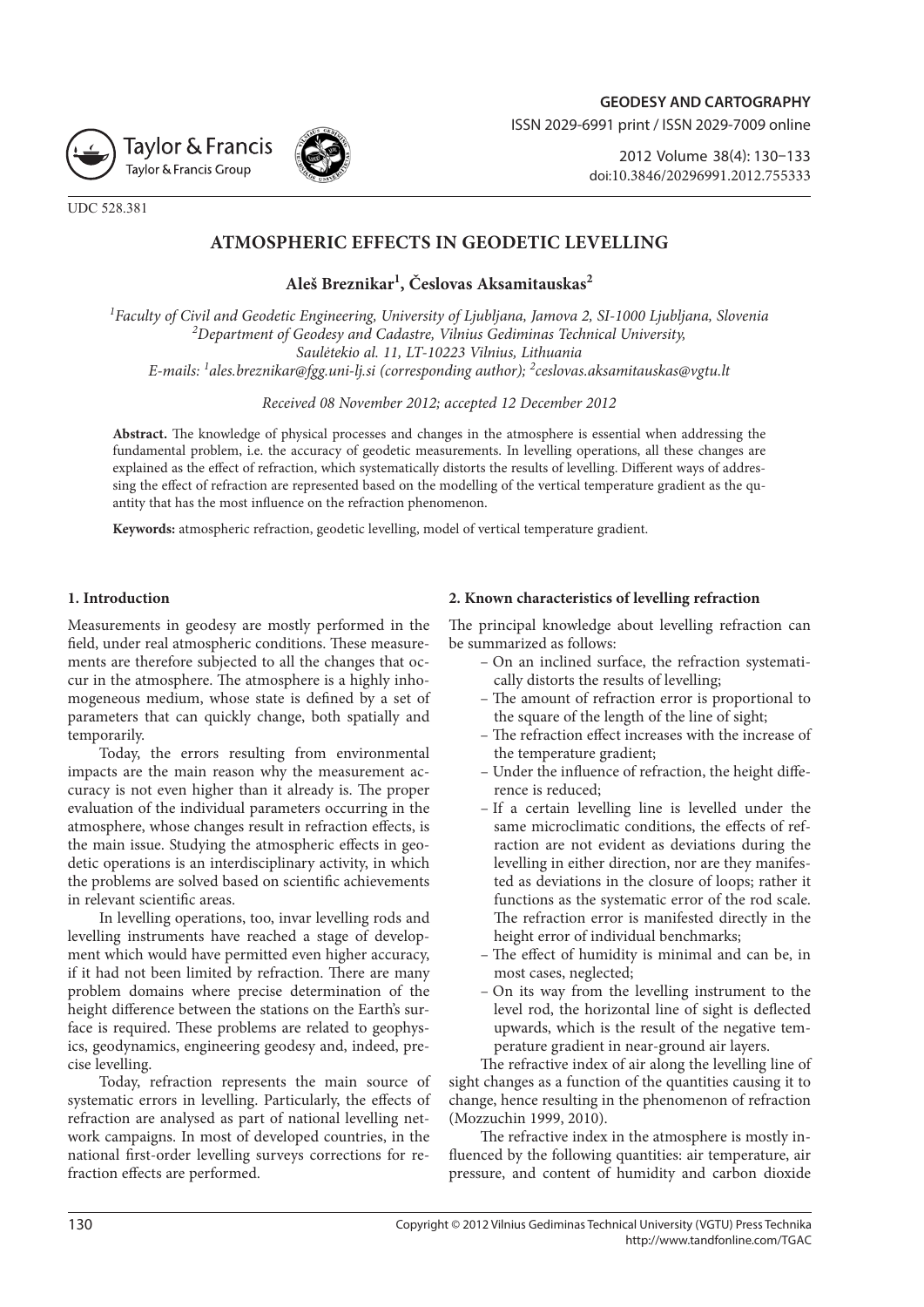$(CO<sub>2</sub>)$ . In ordinary levelling operations, mostly air mass in the range of 50 cm to 300 cm above ground is considered; hence the studying of the values and changes of the influencing quantities in these layers is meaningful.

The effect of air humidity is negligible since it represents, at the most, less than 1/20 of the effect of temperature. The effect of carbon dioxide is even smaller.

Temperature and air pressure have the most significant effect on the refractive index in the air layers where levelling operations typically take place.

The amount of air pressure changes as a function of height. Generally speaking, air pressure decreases proportionally to the height above the ground. During the course of the day, the air pressure in a station changes depending on the general weather conditions. However, these changes of air pressure are slow and, in general, minimal. Evidently, the systematic effect of air pressure changes is eliminated in closed loops, while the effect of minor, random changes of air pressure is also negligible.

Temperature, along with its changes, is the main factor causing changes of the refractive index in the atmosphere. Hence the determination of the actual influence of levelling refraction depends on the use of as far as possible realistic models describing temperature gradients in the air layers where lines of sight are captured during levelling.

The changes of the refractive index are a function of both the absolute air temperature and the temperature differences of the air layers where lines of sight are captured. Here, we must distinguish between two terms, albeit the same quantity, i.e. temperature. The differences in temperature can be relatively large at low temperatures, and, vice versa, the differences can be minor at high temperatures, depending on different factors. Therefore they should be dealt with separately, i.e. absolute temperature and temperature gradients.

In almost all formulas for calculation of the correction for levelling refraction, the size of the refractive correction is proportional to the size of the temperature gradient. While the changes of other factors involved in levelling refraction do not significantly influence the change of refraction, the effect of temperature difference is great and can change the size of refractive effects by 100%, and even 200%. Temperature gradient in the elevations of up to 3 m above the ground, i.e. in the range of ordinary levelling operations, can be negative, positive, or equal to zero. Furthermore, temperature gradient cannot be considered as a random variable during the levelling operations.

The investigations to date have indicated that temperature gradient is the factor causing both random and systematic effects of refraction. The random part significantly affects the random error of levelling, while the systematic part will have grave effects on long lines. Hence, in precise measurements it is necessary to know the size of the temperature gradient.

In levelling lines with unsymmetrical slopes, i.e. the upward inclinations are smaller while the downward inclinations are larger, or vice versa, with the same height differences of rising and falling slopes, the effect of slope is reflected in the measured height of the levelling line.

This error also cannot be determined from the differences in levelling in either direction; however, its effect is evident in the closure of levelling loops. In the levelling loops that involve symmetrical slopes, the refraction error will not be expressed as an error in levelling loop closure. However, the effects of the part of the refraction error resulting from the meteorological conditions during levelling will not be negligible. In levelling loops involving unsymmetrical slopes, the refraction error can be eliminated only partly. The non-eliminated part of the error results in non-closure of levelling loops, which is frequently higher that the allowed deviation.

### **3. Ways of addressing the problem of refraction**

There are several different approaches to the determination of levelling refraction. Of the existing models solving the problem of levelling refraction, one can distinguish between three main groups (Heer 1983; Brunner 1984):

- Direct refraction models in which the corrections for refraction effect are calculated by taking into account the measured temperature differences and the selected equations for temperature changes near ground level, or, alternatively, the temperature changes serve for temperature gradient quantification. The temperature gradient is the input of the model describing the physical changes in the atmospheric boundary layers.
- Indirect refraction models where the corrections for refraction are also calculated based on the size of the temperature gradient. In these cases, the temperature gradient is expressed in relation to meteorological and geometric parameters, as a function of height above the ground, tilted surface, zenith distance of the Sun and the height variation of heat fluxes. In this case also, the temperature gradient can be calculated based on the measurements of temperature.
- The statistical analysis of the levelling operations can estimate the individual types of errors; hence it is possible to assume the size of the error due to the effects of refraction.

## **3.1. Models of levelling refraction based on measurements of temperature differences**

The models for refraction error calculation originate from the common basis, which is expressed as the effect of the temperature gradient on the refractive index of air and the assumption that the isothermal layers are parallel to the ground (Kakkuri 1984). The individual models differentiate in the different models for temperature change ∆*t* and are named after their authors:

Kukkamaeki: 
$$
\Delta t = b \left( z_2^c - z_1^c \right),
$$
 (1)

Reissmann: 
$$
\Delta t = b(z_2 - z_1) + c(z_2^2 - z_1^2)
$$
, (2)

Lallemand 
$$
\Delta t = b \Big( \log(z_2 + c) - \log(z_1 + c) \Big)
$$
, (3)

where  $\Delta t$  – change of temperature; *z*<sub>2</sub>, *z*<sub>1</sub> – height above ground; *b*, *c* – coefficients obtained by measurements of temperature at different heights.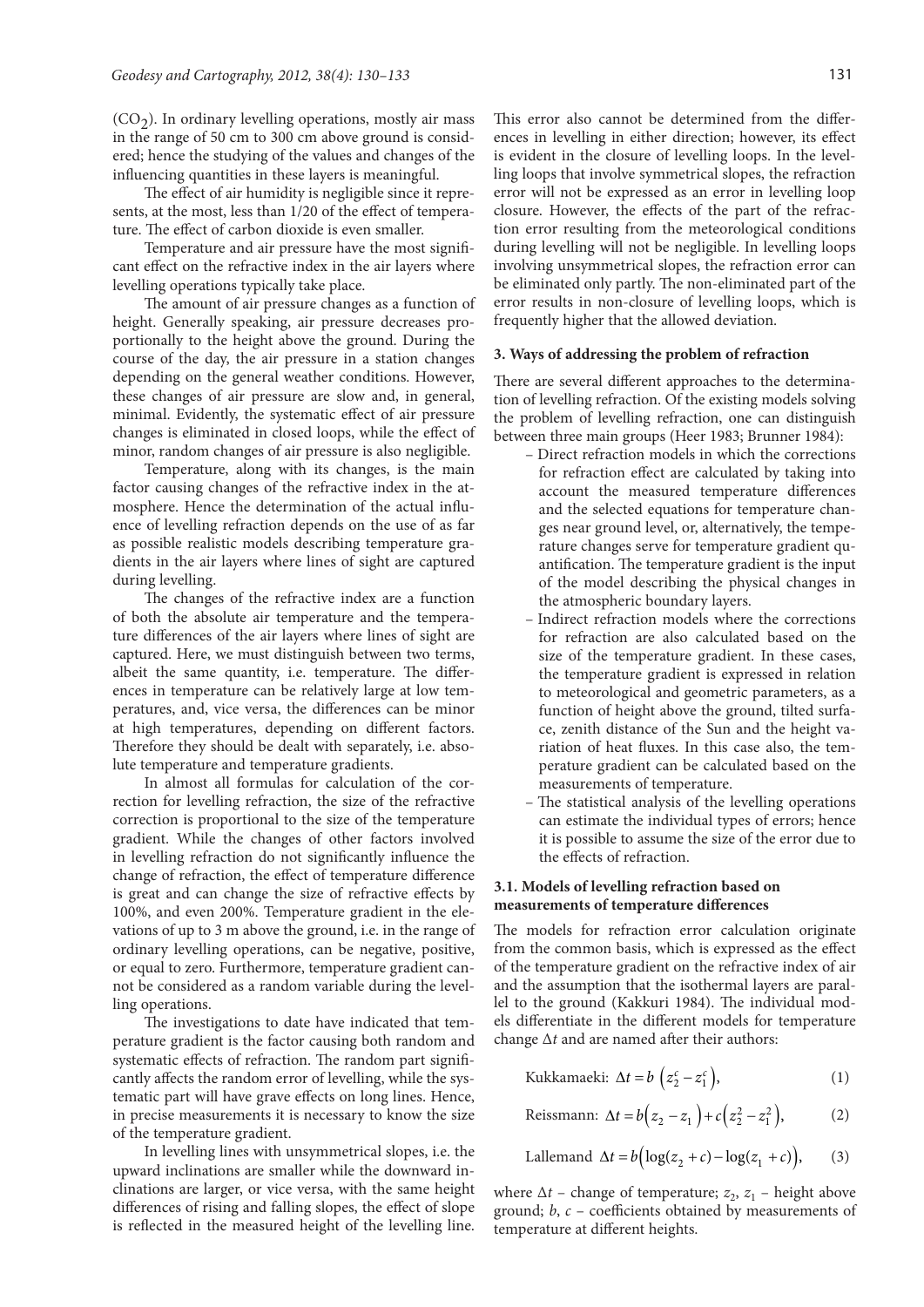The above mentioned models for temperature changes are incorporated into the equation describing the refraction effect as a function of temperature changes:

$$
r_{s,z} = -ctg^2 \gamma D \int_{z_i}^{z_{s,z}} \Delta t \, dz, \tag{4}
$$

where  $z_i$  – height at the instrument;  $z_{s,z}$  – height at the rod, i.e. front and back; *D* – factor of the effects of temperature changes on the refractive index; g – slope of terrain;  $r_{s,z}$  – effect of refraction.

Another possibility of addressing the problem of refraction with measured temperature differences is to model the temperature gradient. For the first time, this model was approximated by Brock in the following form (Heer 1983):

$$
\frac{dt}{dz} = az^b,\tag{5}
$$

temperature gradient at a height  $z = 1$  m,  $z$  – height above ground.

The value of parameter *a* changes during the course  $\left| \frac{1-3.3H^{2/3}}{2.2\pi} \right| \frac{t}{(z-z_0)^2}$ of the day and, indeed, during the course of the year. In his studies, Brocks found that within the height range associated with levelling lines of sight, the value of  $b = -1$ can be assumed.

Parameter *a* can be also obtained by measurements of temperature differences:

$$
a = \frac{t_2 - t_1}{\ln \frac{z_2}{z_1}},
$$
\n(6)

where  $t_2$ ,  $t_1$  – temperatures measured at heights  $z_2$  and  $z_1$ .

Based on these findings, the equation of the refraction effect can be written as follows:

$$
r_{s,z} = \frac{c_1 s^2}{2} + \frac{c_2 s^2}{z_1 - z_{s,z}} a \left[ 1 - \frac{z_{s,z}}{z_i - z_{s,z}} \ln \frac{z_i}{z_{s,z}} \right],\tag{7}
$$

where *s* – length of the line of sight.

If we have records of multiple temperature differences at the heights transected by the levelling line of sight, these temperature differences can be directly used in the equation calculating the refraction effect. In such cases, it is not necessary to know the coefficients in the temperature equations, but rather the problem is solved using approximate integration, i.e. summing. The accuracy of the method depends on the number of stations with known temperature differences. The refraction effect on the measured height difference can be calculated using the summing method as follows:

$$
r_{s,z} = -ctg^2 \gamma D \sum_{zi} \Delta t \Delta z, \qquad (8)
$$

where  $\Delta z$  – height difference between two temperature differences; ∆*t* – temperature difference between the instrument and the individual point of line of sight.

### **3.2. Indirect model of correction for effects of refraction**

In previous equations addressing levelling refraction, the equations were expressed in units of gradient refractivity as a function of the temperature gradient. The temperature gradient can be expressed in units of meteorological parameters as a function of height above ground, i.e. the assumed temperature function.

K. Webb was the first to show that it would, in fact, be beneficial to calculate the temperature gradient within the boundaries of meteorological parameters. The equations were derived in the framework of comprehensive studies of atmospheric turbulence and heat balance in the boundary layers. These equations, which arise from a simple basic theory, were developed using highly complex and precise meteorological measurements.

(5)  
\n
$$
r_{s,z} = -10^{-6} \frac{P}{T^2} s^2 \times
$$
\n
$$
\begin{pmatrix}\n1-3.3H^{2/3} \left( \frac{z_i^{2/3} + 2z_i^{-1/3} z_{s,z} - 3z_{s,z}^{2/3}}{(z_i - z_{s,z})^2} \right)\n\end{pmatrix},
$$
\n(9)

where *P* – preasure in [mbar]; *T* – temperature of the air in [K].

The key quantity in the equation above is heat flux (*H*), which represents the quantity of heat energy carried by convective heat flow.

Heat flux is one of the most characteristic meteorological parameters; however, it cannot be measured directly. Angus-Leppan (1984) proposed three ways of determining heat flux:

- Determination of the components of heat flux by means of the heat balance equation;
- Determination of the heat flux based on the relation between the basic atmospheric parameters, such as cloudiness, effects of wind and humidity, and the Sun's zenith distance;
- Heat flux can be determined from measurements of temperature differences using the equation describing the temperature distribution in the lower layers of the atmosphere. If the equation is integrated between two different levels, and the potential temperature is replaced by the actual temperature, we obtain:

$$
0.078H^{2/3} = \frac{\left(t_2 - t_1\right) + 0.01\left(z_2 - z_1\right)}{z_2^{-1/3} - z_1^{-1/3}}.\tag{10}
$$

#### **3.3. Statistical analysis**

The statistical analysis of levelling results suggests the presence of both random and systematic errors. The corrections for refraction effects in levelling operations try to eliminate the systematic part of the errors due to refraction; however, it is recommended that the results of levelling are statistically processed, while trying to determine the ratio of the systematic error to the total error.